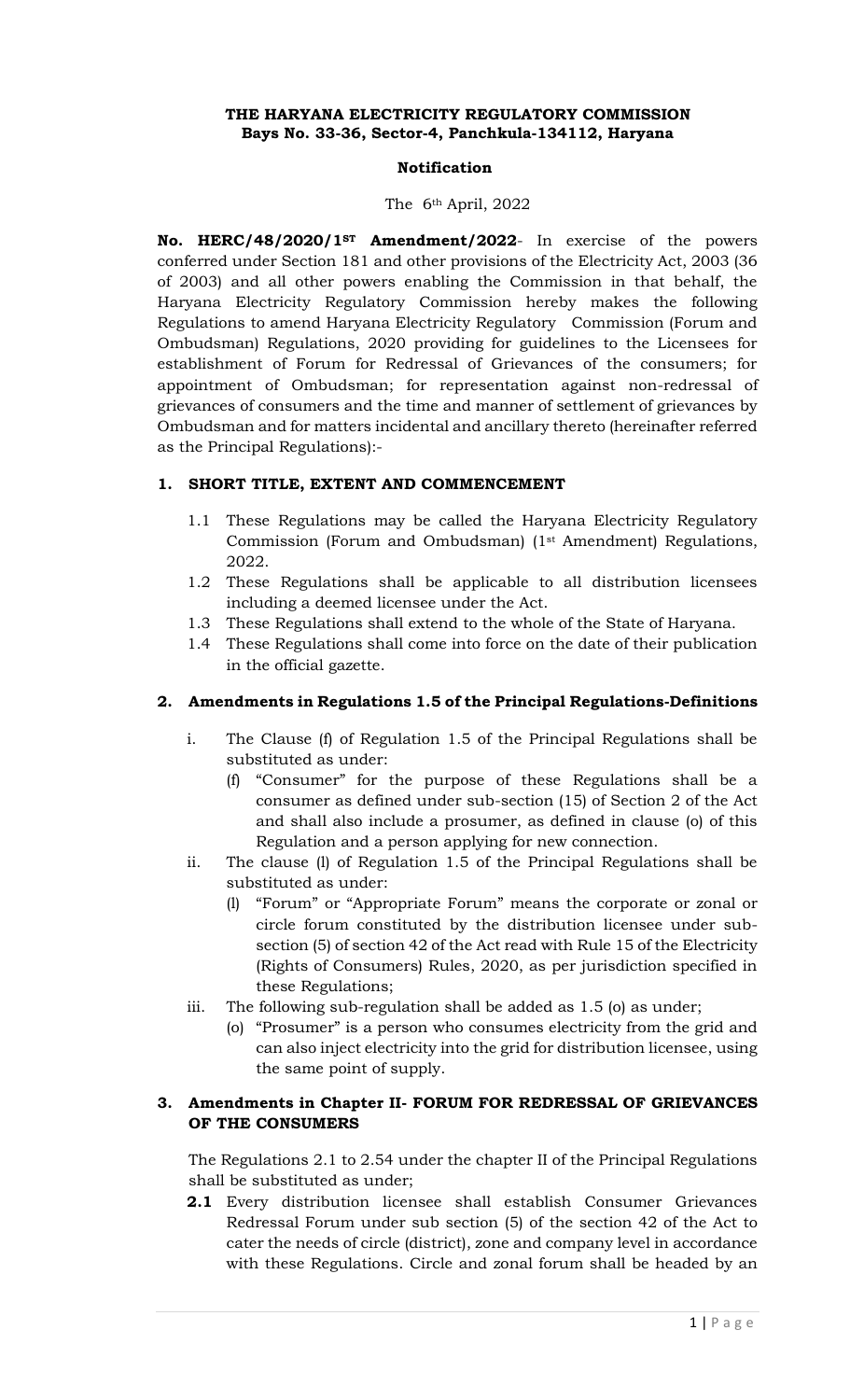officer of the licensee of appropriate seniority with one representative of the consumers/prosumers nominated by the licensee as special invitee. Corporate Consumer Redressal Forum shall be headed by chairperson nominated/recommended by the Commission.

- **2.2** The distribution licensee shall establish one or more "Corporate Consumer Grievances Redressal Forum (corporate forum)" as may be decided by the Commission in accordance with these Regulations.
- **2.3** The distribution licensee shall establish zone wise "Zonal Consumer Grievances Redressal Forum (Zonal Forum)", Circle wise "Circle Consumer Grievances Redressal Forum (Circle Forum)" and "Corporate Consumer Grievances Redressal Forum (Corporate Forum)" in accordance with these Regulations.

# **Constitution, Manner of Appointment and other Terms and Conditions of Service:**

### **2.4 Corporate Consumer Grievances Redressal Forum (Corporate Forum)**

The composition of the Corporate Forum, manner of appointment and other terms of conditions shall be as follows: -

i. The Corporate Consumer Grievances Redressal Forum shall consist of 3 members as per following details:

Chairperson of the Corporate Forum shall be a retired engineer of Electrical cadre not below the rank of Chief Engineer with experience in distribution of Electricity and shall be appointed for full time to perform the functions assigned to the Chairperson under these Regulations.

- ii. One Member shall be a serving officer from Finance and Accounts cadre of distribution licensee of the rank of Chief Accounts Officer/FA or equivalent rank, preferably having experience in revenue matters and shall be appointed for full time to perform the functions assigned to the member under these Regulations.
- iii. One Member shall be serving technical officer of distribution licensee not below the rank of Superintending Engineer and shall perform full time duties assigned to member under these Regulations.
- iv. Member mentioned at sr. no. (ii) and (iii) shall be appointed by the distribution licensee from amongst its serving officers with the concurrence of the Commission. The distribution licensee shall submit to the Commission a panel of three serving officers for each post with proven record of integrity who have at least 2 years' service left before superannuation. After considering the qualification, experience and ability of the officer, proposed for each post by the distribution licensee, the Commission shall recommend name of each member for appointment by the licensee.
- v. The remuneration including any honorarium & allowances payable to the members including Chairperson shall be such as may be approved by the Commission. Chairperson shall be paid fixed salary of Rs. 75000/- P.M.

 Provided that the terms and conditions of service of a member of the Forum who is in the employment of the licensee shall be governed by the terms & conditions of his/her employment with the licensee and shall continue to draw same salary as he/she is entitled as a regular employee of the licensee

vi. The Chairperson at sr. no. (i) shall be selected by the Commission and appointed by the licensee as per recommendation of the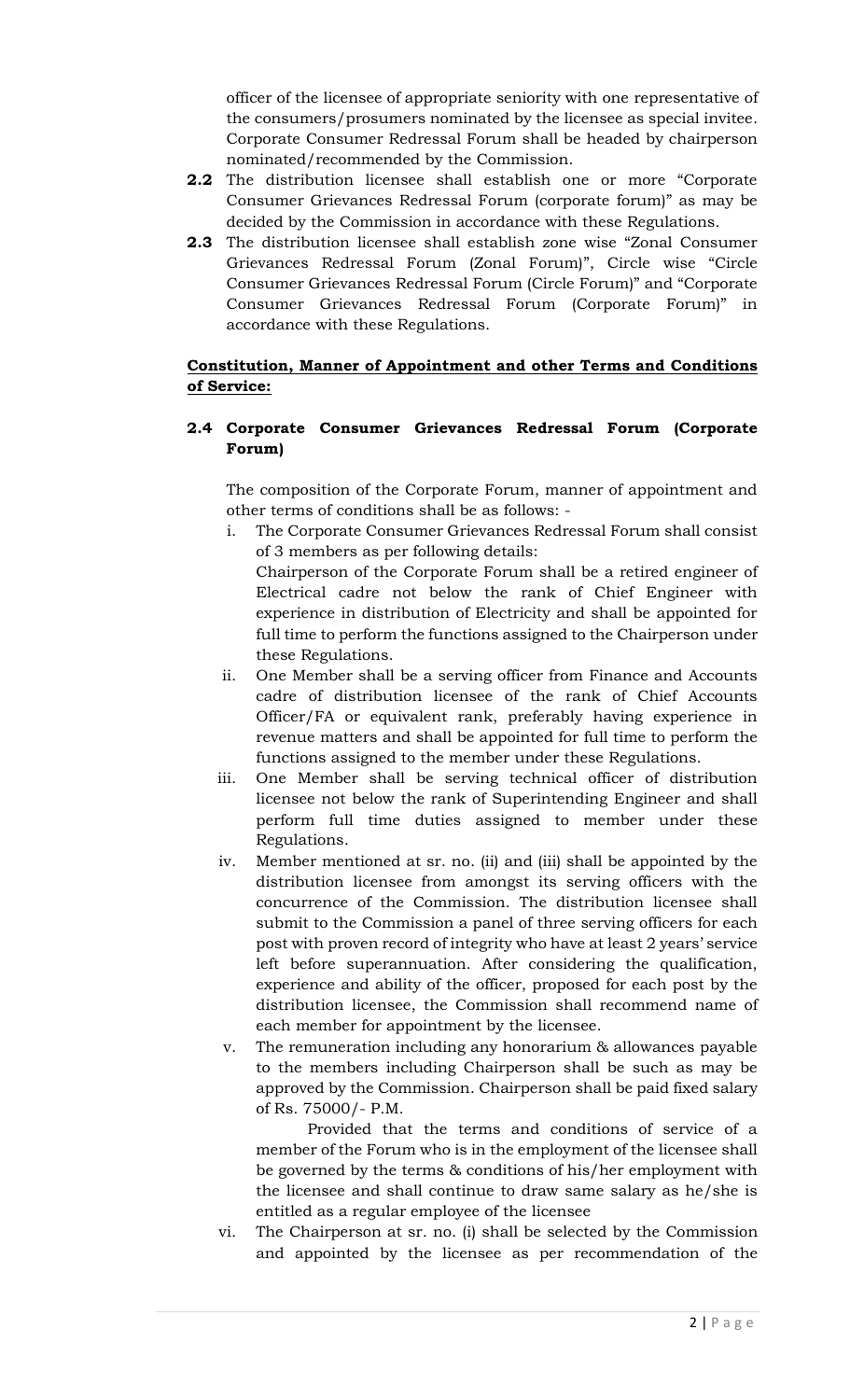Commission. The Commission shall advertise the post in newspapers/on website of Commission for selection. He/she shall be appointed for two years and tenure may be extended further for one year by the Commission subject to maximum age limit of 65 years.

vii. Every member of the Corporate Forum shall hold office for a period of at least two years. The tenure of a member may be extended by the licensee with the approval of the Commission for a further period of one year.

Provided that no serving officer of the licensee performing the duties of Member of the Forum shall continue after retirement from the service of the licensee.

Provided further that in case the licensee requires to transfer the serving officer working as Member of Forum before the expiry of 2 years tenure due to administrative exigencies, prior approval of the Commission shall be sought.

viii. The licensee shall ensure that the posts of Chairperson/Members of the Forum are not kept vacant for more than one month:

Provided that in case the licensee is unable to fill up the vacant post (s) within a period of one month, the Commission, at the request of the licensee grant such additional time, as it deems fit, to the licensee for purpose of filling up of such posts.

- ix. The Chairperson/Members mentioned at sr. no. (i), (ii) and (iii) shall work full time and shall be provided with suitable office accommodation along with supporting staff by the licensee as is admissible to officers of the equal rank working with the distribution licensee. The supporting staff shall be as under:
	- a. 1 No. PA/ Steno/ Data Entry Operator
	- b. 1 No. Peon
	- c.  $1$  No.  $-LDC/UDC$
- x. The licensee shall appoint/designate one of its officers, not lower than AE as full time Secretary to the Corporate Forum and shall also provide required supporting staff etc. as approved by the Commission for smooth functioning of the Corporate Forum.
- xi. The office expenditure of the Corporate Forum will be considered by the Commission whileworking out the revenue requirement of the licensee and will be allowed as a pass-through expense.
- xii. The quorum for Corporate Forum shall be two officers.
- xiii. In case the Chairperson of the Corporate Forum is unable to discharge the functions owing to absence illness or any other cause, the other Member who is also an officer of the licensee shall discharge the functions of the Chairperson, until the day on which the Chairperson assumes office.
- xiv. The Forum shall hold its sittings at its headquarters and if it deems fit, sittings may also be held at other prominent places like OP Circles by the Corporate Forum within its jurisdiction for public convenience.
- xv. The Chairperson of the Corporate Forum shall exercise general powers of superintendence and administrative control over his office and shall be responsible for conduct of business in theoffice.

# **2.5 Zonal Consumer Grievances Redressal Forum (Zonal Forum)**

The composition of the Zonal Forum and other terms & conditions shall be as follows: -

- i. The Chairperson of the Zonal Forum shall be the serving Chief Engineer of concerned distribution zone.
- ii. One serving officer from Accounts & Finance cadre of the rank of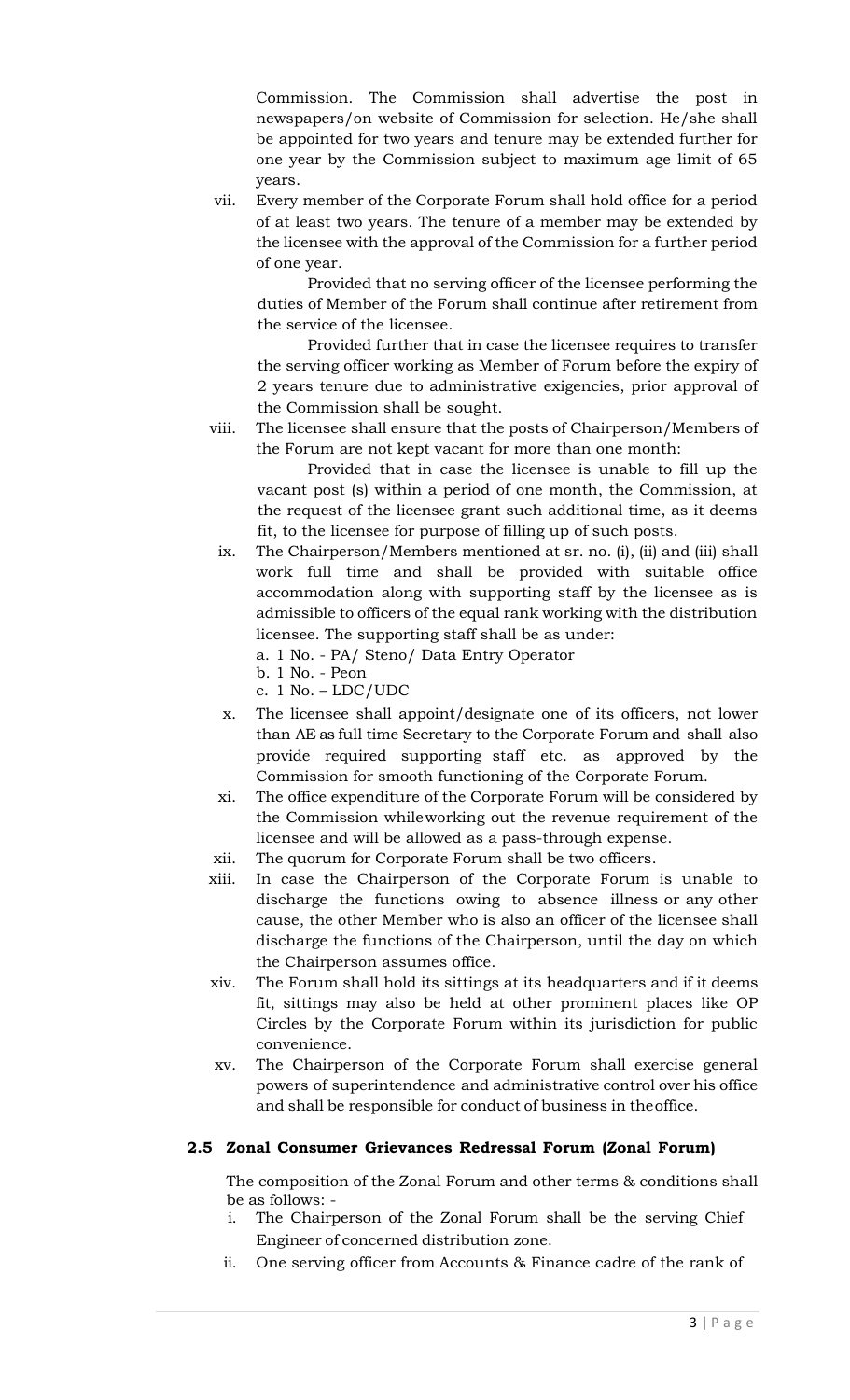CAO/FA/Sr.AO or of equivalent rankshall be nominated by the licensee as Member.

- iii. One serving officer of the rank of XEN shall be nominated by the licensee as Member.
- iv. One representative of the consumers/prosumers shall be nominated by the licensee as special invitee;

Provided that the nominated consumer representative shall certify that he has no personal interest in the complaint being considered. He/She shall not be entitled to any travelling/incidental expenses for attending the meeting(s) and shall make his/her own arrangements.

- v. The officers of the distribution licensee shall perform the duties of the Chairperson/Members of the Zonal Forum in addition to their assigned duties without any additional remuneration/perks.
- vi. The Chairperson shall nominate one official/officer to act as "Nodal Officer" of the Zonal Forum.The Nodal officer shall keep record of all the complaints, prepare the agenda of each meeting and provide all the assistance as may be required for smooth functioning of Forum.
- vii. The proceedings of the Forum shall not be affected in the absence of the independent member and/or consumer representatives.
- viii.Zonal Forum shall have at least four sittings in a month or as decided/directed by the Commission from time to time.

### **2.6 Circle Consumer Grievances Redressal Forum (Circle Forum)**

The composition and other terms & conditions of appointment of the Circle Forum shall be as follows: -

- i. The Chairperson of the Circle Forum shall be the serving SE/OP of the concerned distribution circle.
- ii. One serving officer from Accounts & Finance cadre of the rank of AO/Sr.AO or of equivalentrank shall be nominated by the licensee as Member.
- iii. One serving officer of the rank of XEN shall be nominated by the Licensee as Member.
- iv. One representative of the consumers/prosumers shall be nominated as special invitee by the licensee.

Provided that the nominated consumer representative shall certify that he/she has no personal interestin the complaint being considered. He/ She shall not be entitled to any travelling/incidental expenses for attending the meeting (s) and shall make his/her own arrangements.

- v. The officers of the distribution licensee shall perform the duties of the Chairperson/Members of theCircle Forum in addition to their assigned duties without any additional remuneration.
- vi. The Chairperson shall nominate one official/officer to act as "Nodal Officer" of the Circle Forum.The Nodal officer shall keep record of all the complaints, prepare the agenda of the each meeting and provide all the assistance as may be required for smooth functioning of Forum.
- vii. The proceedings of the Forum shall not be affected in the absence of the independent member and/ or consumer representatives.
- viii. Circle forums shall have at least four sittings in a month or as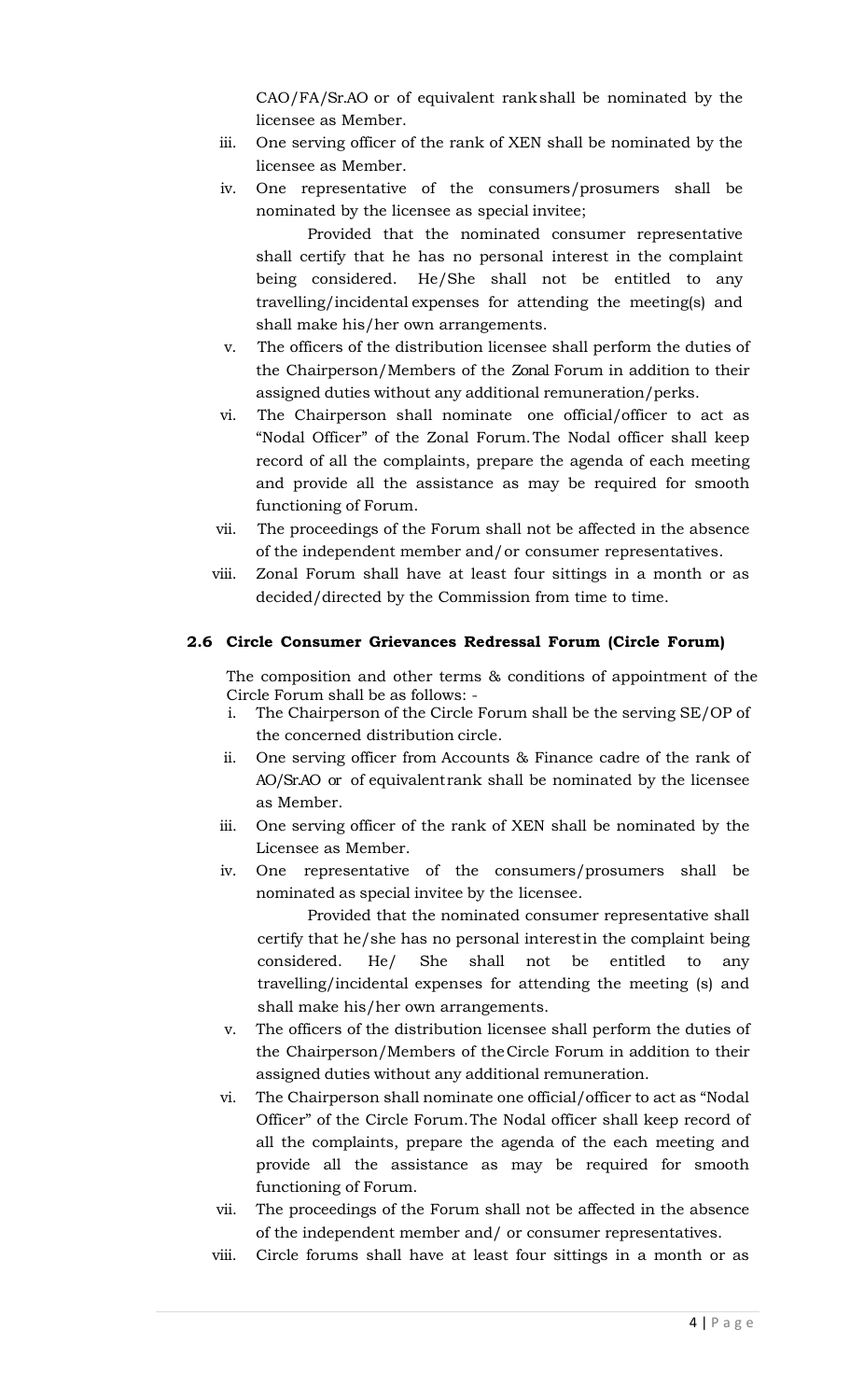### **Jurisdiction**

### **2.7 Non-monetary Complaints and Claim for compensation:**

Complaints of general nature such as delay in release of service connection, delay in issue of first bill/ subsequent bills, defects in meter/metering equipments, delay in replacement of defective/dead stop meters, failure of power supply, voltage variations, nonrestoration of supply in case of interruption or outage/ breakdown and other miscellaneous complaints relating to quality of supply/deficiencies in service will be disposed of primarily by the AE/AEE in charge of the sub-division.

In case, the complainant (LT/HT/EHT supply consumer) is not satisfied with the response or service is not rendered within the time frame stipulated in Minimum Standards of Performance specified in HERC Standard of Performance Regulations, 2020 or Supply Code, 2014 and/or is deficient or seeks payment of compensation on account of failure on the part of the licensee to meet the Standards of Performance, he/she shall have the right to approach the Circle Forum for non-monetary complaints and/or to lodge claim for compensation;

Provided that the aggrieved consumer(s) may submit the claim for compensation to the Nodal Officer of the Circle Forum, within one month from the date of cause of action.

Provided further that an aggrieved consumer(s), not satisfied with the resolution of his/her grievance and/or award of compensation by the Circle Forum, may approach the Corporate Forum within 2 months of the receipt of order of the Circle Forum.

Provided also that the claim for compensation on account of the failure of the distribution licensee to meet Standards of Performance specified by the Commission shall be in accordance with HERC (Standard of Performance) Regulations, 2020, as amended from time to time.

Provided also that an aggrieved consumer(s), not satisfied with the resolution of his/her grievanceand/or award of compensation by the Corporate Forum, may approach the Ombudsman within 30 days of the receipt of the order of Corporate Forum.

Provided also that the Appropriate Forum may, for reasons to be recorded in writing, entertain a complaint and/or claim for compensation which does not meet the aforesaid requirements in case of genuine difficulty.

Provided also that the Corporate Forum shall have the right to take up the matter suo-moto with respect to the electricity services provided by the distribution licensee if the same fulfils the requirements specified in sub-regulation (e) read with sub-regulation (g) of Regulation 1.5.

### **2.8 Monetary Complaints**

Complaints relating to the supply of electricity by distribution licensee involving monetary disputes including but not limited to wrong billing, application of wrong tariff or difference of service connection charges/ general charges or security (consumption), overhauling of account due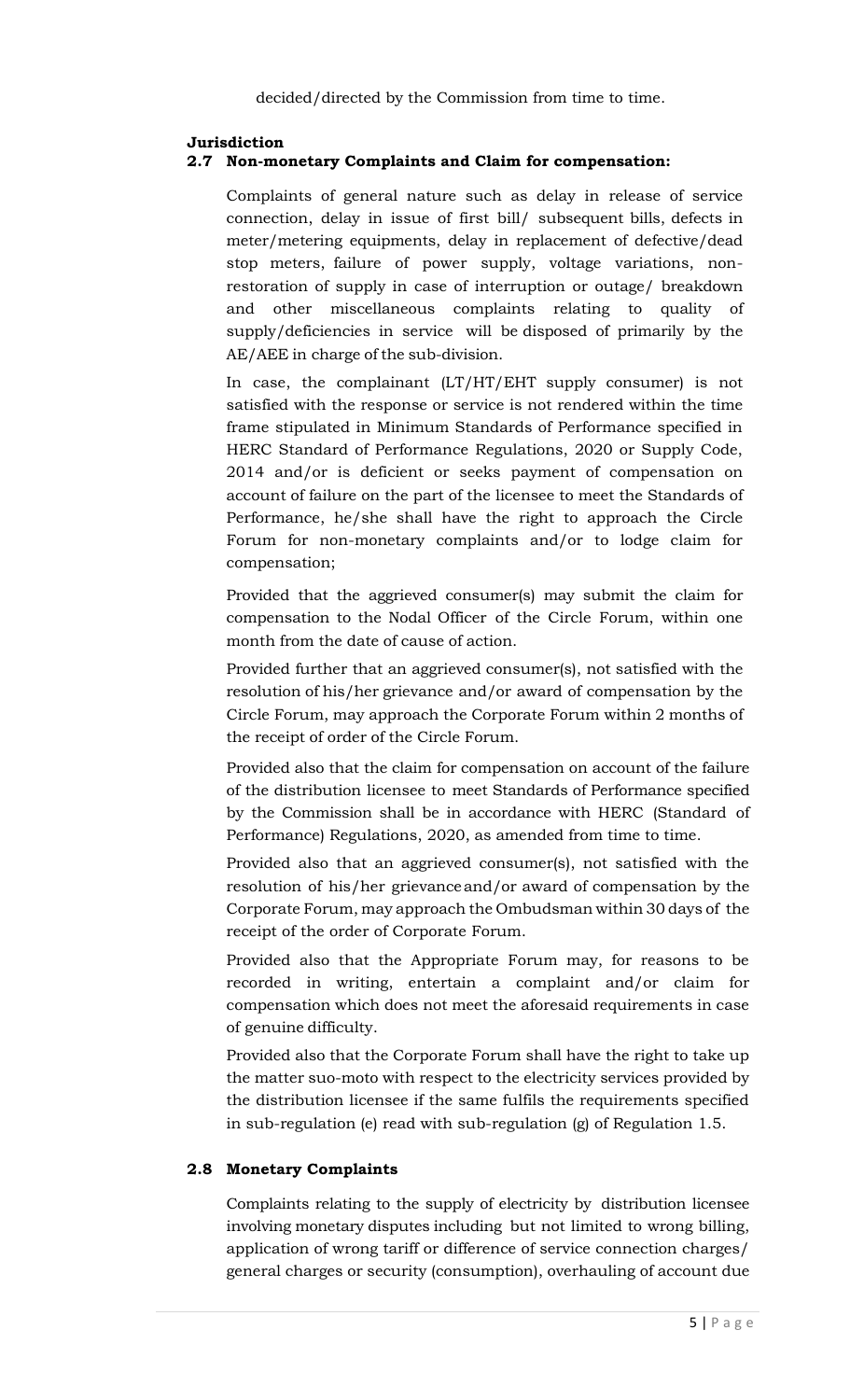to defective/inaccurate metering,levy of voltage surcharge, billing of supplementary amount or any other charges except those arising on matters pertaining to Open Access granted under the Electricity Act, 2003 and Sections 126, 127, 135 to140, 142, 143, 146, 152 and 161 of the Act shall be disposed of by the respective Forum in accordance with these Regulations as per the monetary limits specified in Regulations 2.8.1 and 2.8.2 hereunder;

# **2.8.1 Corporate Forum**

- (i) The Corporate Forum shall have the jurisdiction to dispose of all the monetary disputes of an amount exceeding Rs. Three lakhs (Rs.3,00,000/-) in each case. Provided that the complaint/representation is made within two years from the date of cause of action.
- (ii) Any complainant aggrieved by non-redressal of his grievance within the time period specified by the Commission or is not satisfied with the redressal of the complaint by the Zonal or Circle Forum may himself or through his authorized representative, approach the Corporate Forum in writing for the redressal of his grievance.

Provided that the Corporate Forum shall entertain only those complaints against the ordersof Zonal or Circle Forum, as the case may be, where the representation is made within 2 months from the date of receipt of the orders of respective Zonal/Circle Forum, as the case may be.

Provided further that the Corporate Forum may, for reasons to be recorded in writing, entertaina complaint which does not meet the aforesaid requirements.

# **2.8.2 Zonal/Circle/Divisional Forum:**

# (i) **Zonal Forum:**

The Zonal Forum shall have the jurisdiction to dispose of the complaints involving monetary disputes of an amount exceeding Rs. One lakh (Rs.1,00,000/-) and up to Rs. Three lakh (Rs.3,00,000/-) in each case.

# (ii) **Circle Forum**

The Circle Forum shall have the jurisdiction to dispose of the complaints involving monetary disputes of an amount up to Rs. One lakh (Rs.1,00,000/-) in each case.

# **General:**

- **2.9** No act or proceeding of the Forum shall be deemed to be invalid by reason only of some defect in the constitution of the Forum or by reason of the existence of a vacancy among its members.
- **2.10** The proceedings of the Forum shall not be affected in the absence of the independent member and/or nominated consumer representative.
- **2.11** No adjournment shall ordinarily be granted by the Forum unless sufficient cause is shown and the reasonsfor grant of adjournment have been recorded in writing by the Forum.
- **2.12** The Forum shall comply with such general directions or order as the Commission may issue from time to time in the interest of efficient and effective redressal of grievances in a timely and expeditious manner.
- **2.13** The licensee shall give wide publicity to the formation of the Forum and the address of the Forum shall be displayed at all the offices of the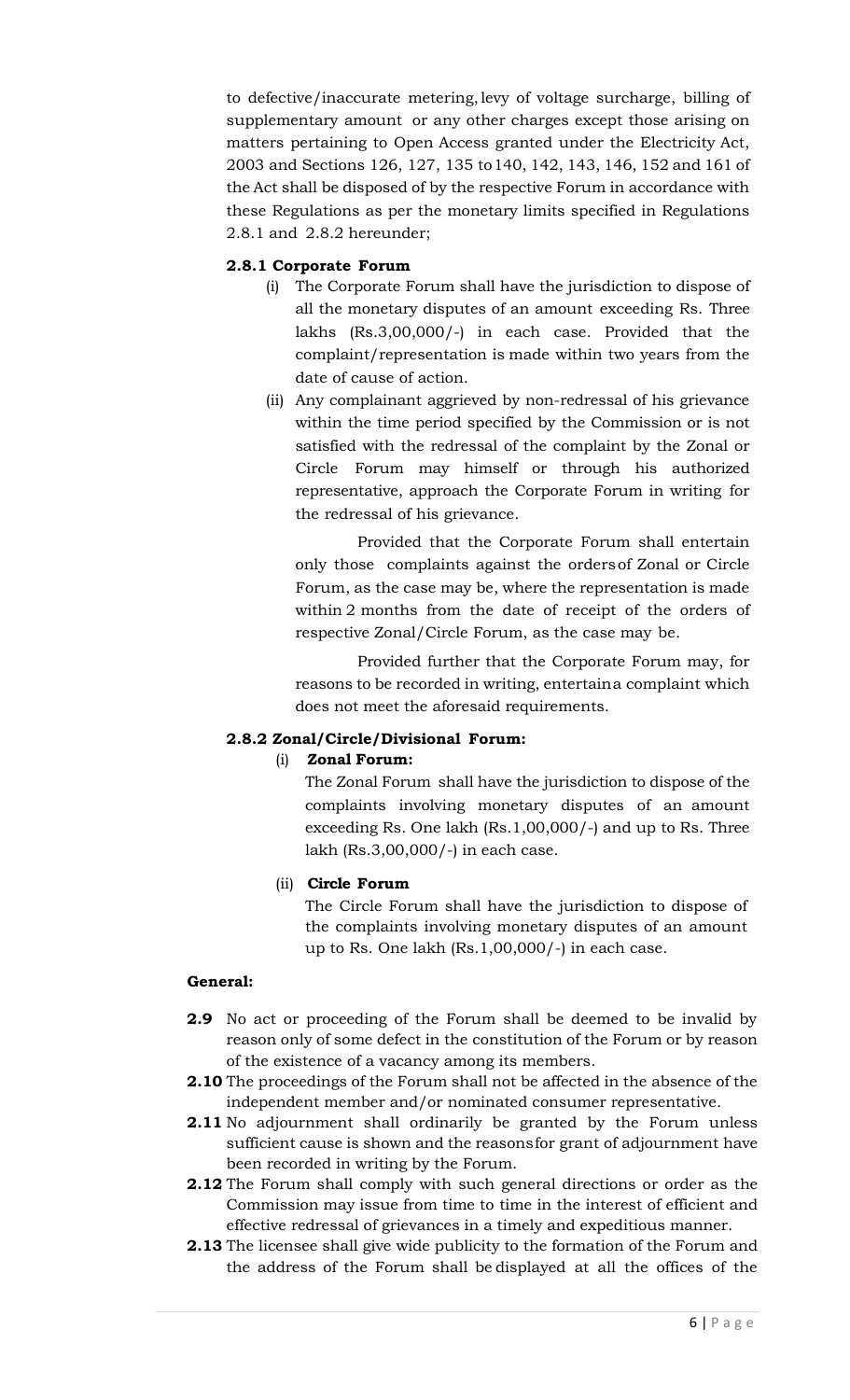distribution licensee to facilitate easy registration of grievances by consumers.

- **2.14** The quorum for Corporate Forum shall be two members out of which at least one shall be officers of the distribution licensee. The quorum for Zonal/Circle Forum shall be two officers of the distribution licensee. All the decisions shall be taken on the basis of majority of the members present and voting. In case of equality of votes on any issue, the Chairperson shall, in addition, have a casting vote.
- **2.15** The Forum shall not entertain a complaint for which any proceedings are pending before any Court, Authority or any other Forum established by law, or where a decree, award or a final order has already been passed by any competent Court, Authority or Forum.
- **2.16** The Chairperson of the Forum shall exercise general powers of superintendence and administrative controlover his office and shall be responsible for conduct of business of the Forum.

### **Grievance filing:**

- **2.17** Every grievance to the Forum must be submitted in writing to the Forum stating-
	- (a) the name of the individual or the organization, complete postal address, telephone number, faxnumber and the E-mail address (if any) of the complainant;
	- (b) the name of licensee's office viz. sub-division, division or circle office, as applicable, to which the grievance pertains;
	- (c) a full description of the matter, which is the source of the grievance, including copies of any relevant and supporting documents, if any;
	- (d) the relief prayed for;
	- (e) that the matter is not pending before any other court, authority or forum.
- **2.18** Before submitting a complaint involving monetary dispute to the Appropriate Forum, the consumer shall be required to deposit the following amount (inclusive of amount already deposited on this account), with the licensee, through any mode of payment specified in Regulation 6.4.3of the Supply Code, 2014, as amended from time to time, pending disposal of any dispute between the complainant and the licensee and attach acopy of the receipt with the complaint:
	- **i) Disputed current electricity bill amount (covered under Regulation 6.10 of Supply Code, 2014):** payment as specified in Regulation 6.10.1 of Supply Code, 2014, as amended from time to time. The existing provision is as under;
		- (a) an amount equal to the sum claimed from him, or
		- (b) the electricity charges due from him for each month calculated on the basis of average charge for electricity paid by him during the preceding six months, whichever is less, pending disposal of any dispute between the consumer and the licensee.
	- **ii) Cases Other than that covered under (i) above:** 20% of the disputed amount other than the current bill amount.

Provided that in case a complainant approaches the Corporate Forum against the decision of the Zonal or Circle Forum and had already deposited the amount as mentioned above, no additional amount shall be required to be deposited by the complainant.

Provided further that in case the consumer is unable to make payment as specified above, the Chairperson of the Forum shall be competent to fix the amount to be deposited before consideration of the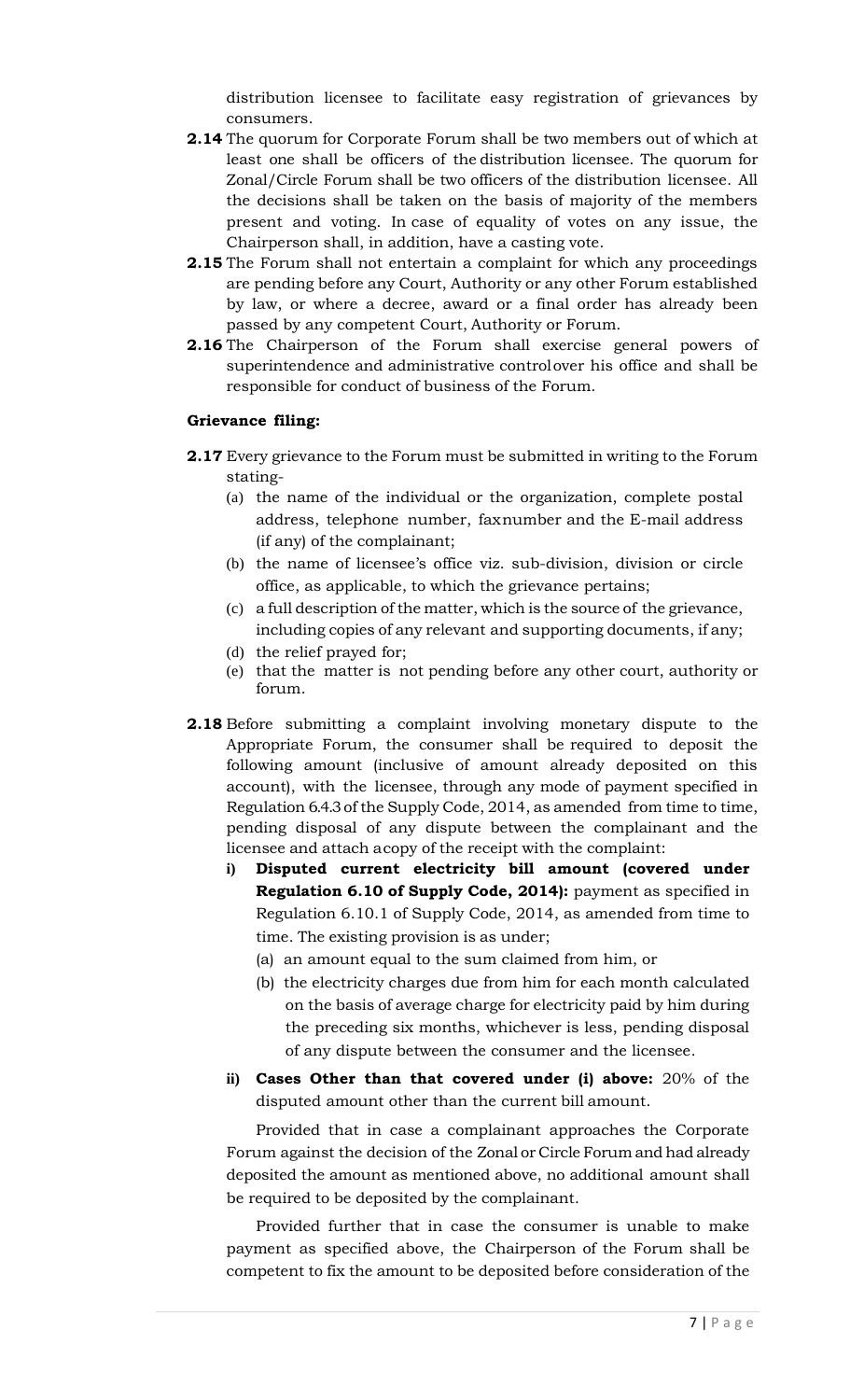grievance by the Forum.

- **2.19** A copy of response, if any, from the licensee shall be enclosed.
- **2.20** The Forum may seek additional information and details from the complainant(s).
- **2.21** The Forum may receive complaints through e-mail or facsimile mode and also during its sitting at places other than its headquarters subject to fulfilment of such requirements as the Forum may consider appropriate.
- **2.22** The grievances shall be prioritized for redressal based on the following priority order:
	- a) Non-Supply
	- b) Connection
	- c) Disconnection of supply
	- d) Meter-related issues
	- e) Billing-related issues
	- f) Other issues viz deficiency in service &/or performance &/or safety norms etc.
- **2.23** In case of grievances related to non-supply, connection or disconnection of supply, the Forum shall pass the order within 15 days of filing of the grievance.

Provided also that in the event of grievance being disposed of after the maximum period specified above, the Forum should record in writing, the reasons for the same at the time of disposing the said grievance and inform the Ombudsman.

- **2.24** The Forum shall reject the grievance (other than claim for compensation) at any stage, through a speaking order, under the following circumstances:
	- a) In cases where proceedings in respect of the same matter and between the same Complainant and the licensee are pending before any Court, Tribunal, Arbitrator or any other Authority, or a decree or award or a final order has already been passed by any such Court, Tribunal, Arbitrator or authority;
	- b) In cases which fall under Sections 126, 127, 135 to 140, 142, 143, 146, 152 and 161 of the Act or thematters relating to open access granted under the Act;
	- c) In cases where the grievance has been submitted to the Corporate or Zonal or Circle Forum, as per the monetary jurisdiction, two years after the date on which the cause of action has arisen or submitted to Corporate Forum after two months from the date of receipt of the orders of Zonal or Circle Forum; and
	- d) In the case of grievances which are:
		- Frivolous, vexatious, malafide;
		- Without any sufficient cause; or
		- Where there is no prima facie loss or damage or inconvenience caused to the Complainant or the consumers who are represented by an association or group of consumers.

Provided that no grievance shall be rejected unless the Complainant has been given an opportunity of being heard.

### **Grievance handling procedure:**

**2.25** On receipt of the consumer grievance, the Secretary/Nodal officer to the Forum, as the case may be, shall make an endorsement on the grievance subscribing his dated initial.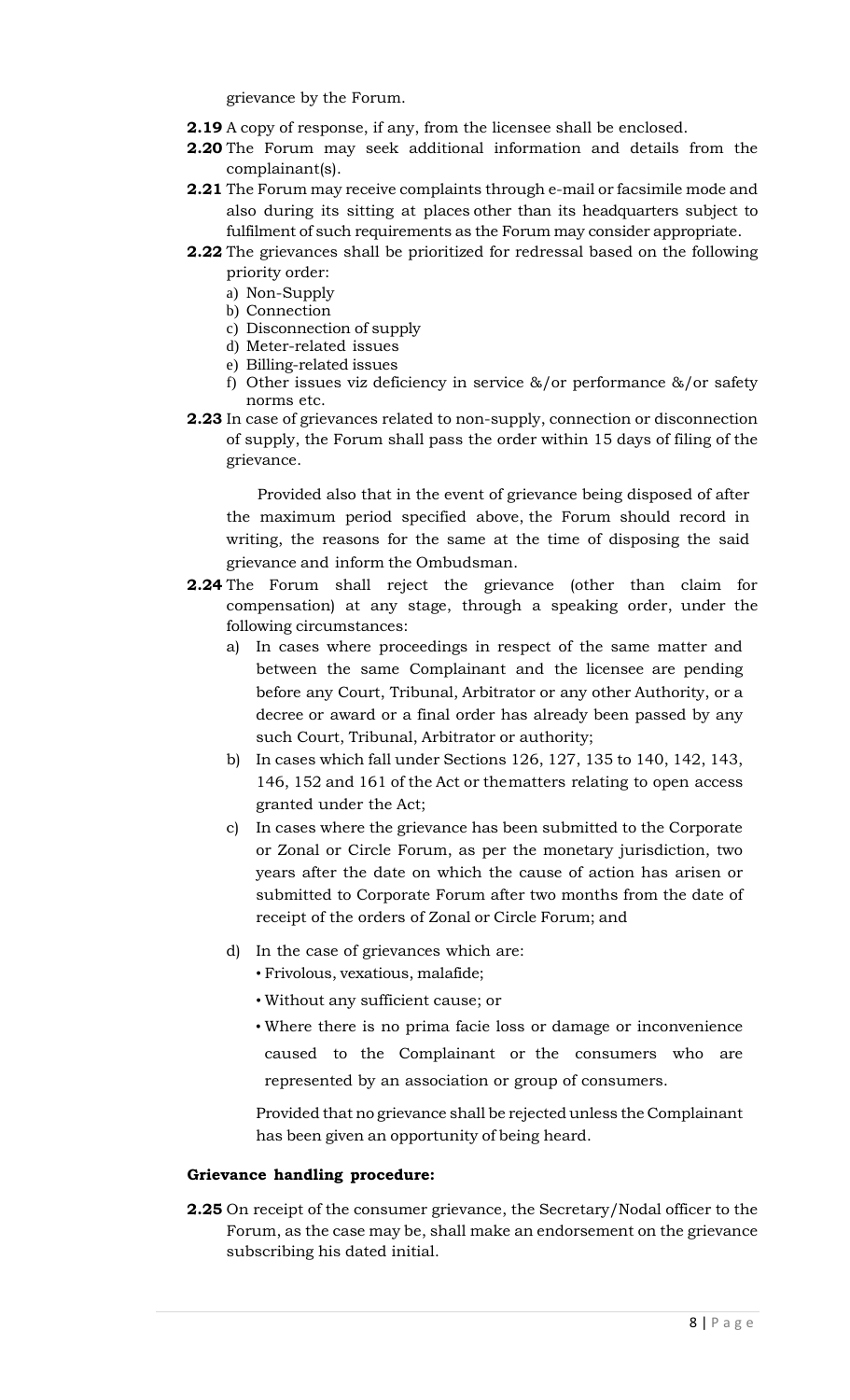- **2.26** Consumer grievances received shall be registered and serially numbered for each year. Within 3 working days of the receipt of a consumer grievance, the Secretary/Nodal officer to the Forum shall send an acknowledgement to the applicant showing serial number and date of receipt of the complaint/grievance by way of electronic means also. He shall also be responsible to inform the complainant of the status of his complaint in case of inquiry by the complainant in this regard.
- **2.27** A copy of the grievance shall be forwarded simultaneously to the concerned officer of the licensee for redressal or to file objection, if any, in writing in case the licensee is not agreeable to the request of the complainant.
- **2.28** The employee nominated/authorized in this regard by the licensee or the employee named in the complaintshall furnish the para wise comments on the grievance within 10 days from the date of receipt of the letter from the Forum, failing which the Forum shall proceed on the basis of the material available on record.
- **2.29** The Forum may call for further information or record from the licensee or the complainant that it considers relevant for examination and disposal of the grievance and the parties shall be under obligation to provide such information or record as the Forum may call for. The concerned party will send the same to the Forum within 7 days of receipt of its requisition. Where a party fails to provide such information, document or record within the stipulated time and the Forum is satisfied that the party in possession of the record iswithholding it deliberately, it may draw an adverse inference.

Provided that the Corporate Forum may call for information or record from the concerned Zonal/ Circle Forum pertaining to the proceedings in the respective Forum.

- **2.30** On receipt of the comments from the concerned officer of the licensee or otherwise and after conducting or having such inquiry or local inspection conducted as the Forum may consider necessary, and after affording reasonable opportunity of hearing to the parties, the Forum shall pass appropriate orders for disposal of the grievance, within a period not exceeding forty-five (45) days from the date of receipt of the complaint/grievance. The complaint/grievance by senior citizens physically challenged or person suffering from serious ailments shall be disposed of on priority. However, the order in case of grievance relating to non-supply, connection or disconnection of supply shall be issued by the Forum within 15 days of the filing of the grievance.
- **2.31** The Forum may direct the licensee to undertake an inspection with regard to the grievance, as may be required for expeditious redressal. The Forum may also engage a third party (other than the licensee) at the instance and request of the Complainant, to undertake inspection and obtain an independent report. The Forum shall record the reasons for the need for such third-party inspection, which should generally be resorted to rarely and keeping in view the special circumstances of a case. The expenses of such third- party inspection shall be payable by the complainant and got deposited in advance.
- **2.32** The decisions of the Forum will be recorded duly supported by reasons. The Order of the Forum will becommunicated to the complainant and the licensee in writing within 7 days of the passing of the Order.The licensee shall comply with the order of the Forum within 21 days from the date of receipt of the order. In appropriate cases, considering the nature of the case, the Forum, upon the request of the licensee, may extend the period for compliance of its order up to a maximum of three months.

In case of non-compliance of the Order of the Forum, the aggrieved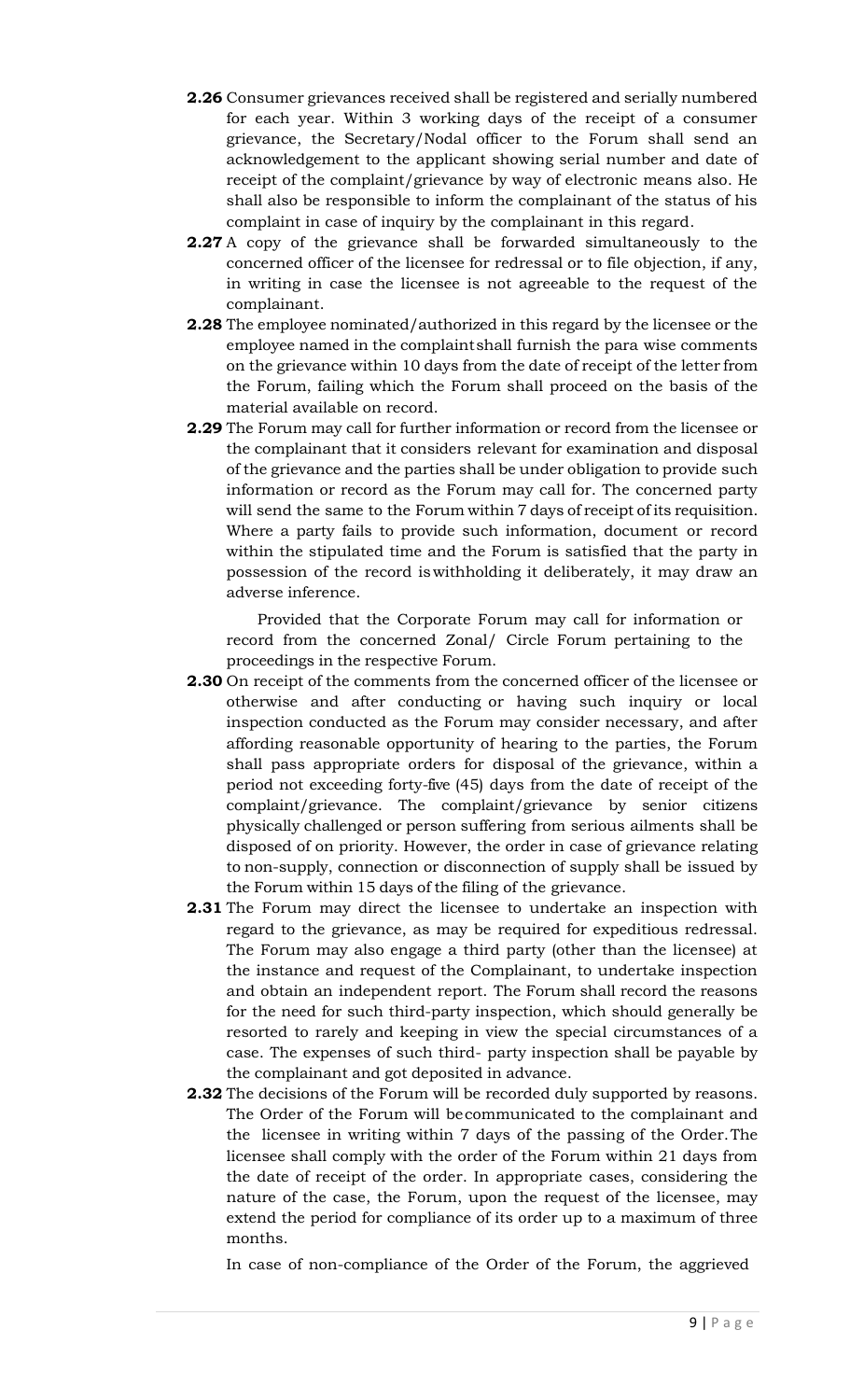consumer may approach the Ombudsman who will provide the consumer as well as the licensee an opportunity of being heard. On the report of the Ombudsman, the Commission may initiate proceedings under section 142 of the Act for violation of the Regulations framed by the Commission.

- **2.33** The Forum may, subject to the Supply Code, 2014, as amended from time to time, allow interest on recoverable/ refundable amount, if any, by either party as under:
	- **i) Cases covered under 2.18 (i) above:** as per Regulations 6.10.2 and 6.10.3 of Supply Code, 2014, as amended from time to time;
	- **ii) Cases covered under 2.18 (ii) above:** at SBI Base Rate prevalent on 1st of April of the relevant year.
- **2.34** Where the complainant or the licensee fails to appear before the Forum on the date fixed for hearing on more than two occasions, the Forum may decide the complaint ex-parte.
- **2.35** The Forum may evolve procedure conforming to the principles of fair play and justice for efficient discharge of its functions. It shall also follow the guidelines, if any, given by the Commission regarding the procedure to be adopted by it for handling the complaints.
- **2.36** Any complainant aggrieved by orders of the Corporate Forum may prefer a representation before the Ombudsman appointed / designated by the Commission within a period of 30 days from the receipt of the orders of the Corporate Forum.

### **Special Provision: Interim Order:**

**2.37** Upon request of the Complainant, the Forum may issue such interim orders pending final disposal of the grievance as it may consider necessary including but not restricted to grant of temporary injunction to stay or prevent or restrain such act as the Forum thinks fit.

Provided that the Forum shall have the powers to pass such an interim order in any proceeding, hearing or matter before it, as it may consider appropriate if the Complainant satisfies the Forum that prima facie, the Distribution licensee has threatened or is likely to remove or disconnect the electricityconnection, and has or is likely to contravene any provisions of the Act or any rules and regulations made thereunder or any order of the Commission, provided that the Forum has jurisdiction on such matter.

Provided further that, except where it appears that the object of passing such the interim order would bedefeated by delay, no such interim order shall be passed unless the opposite party has been given an opportunity of being heard.

Provided also that where any injunction has been granted by the Forum without notice to the opposite party, the Forum shall make efforts to finally dispose of the application within 30 days from the date onwhich the injunction was granted.

Provided also that any interim order may be reviewed/set aside by the Forum on an application made byany party if it is found that the complainant has made a false or misleading statement.

### **Reasoned Orders and Escalation Mechanism:**

**2.38** Every order made by the Forum shall be a speaking order and signed by the Members conducting the proceedings. Where the Members differ on any point or points, the opinion of the majority shall be the order of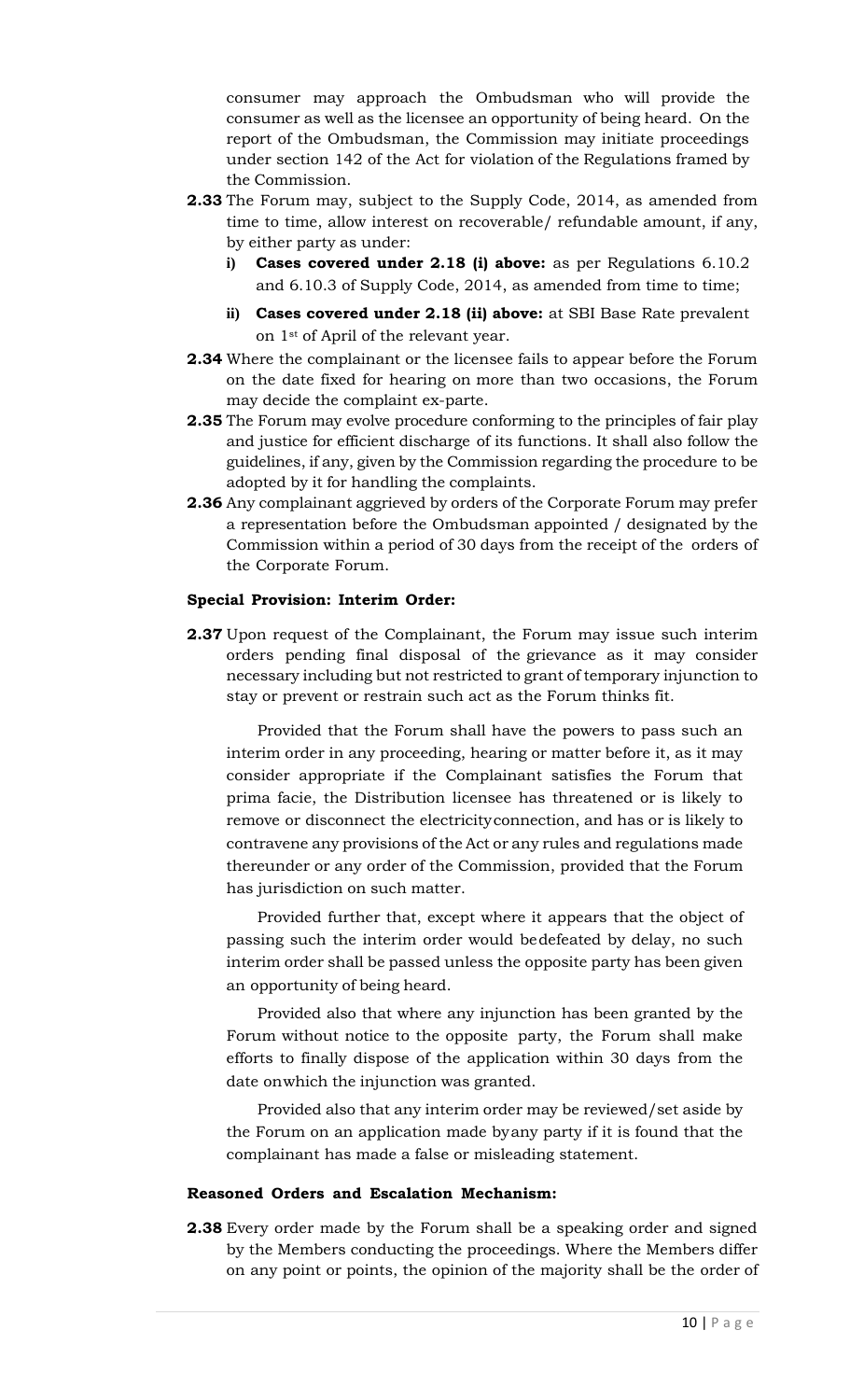the Forum. The opinion of the minority shall, however, be recorded and form part of the order.

Provided that every order of the Zonal/Circle Forum shall indicate clearly that the complainant may approach the Corporate Forum in case he/she is not satisfied with the order of the Zonal/Circle Forum within 2 months of the receipt of the Order of respective Forum.

Provided further that every order of the Corporate Forum shall indicate clearly that the complainant mayapproach the Ombudsman in case he/she is not satisfied with the order of the Corporate Forum within 30days of the receipt of the Order of Corporate Forum.

Provided that each Forum shall upload respective orders on the website of the respective licensee within two days of passing of the order.

**2.39** The Forum may settle any grievance in terms of an agreement reached between the parties at any stage of the proceedings before it and there shall be no right of representation before the Ombudsman againstsuch an order.

### **Inspection of records and supply of certified copies:**

- **2.40** The complainant and the licensee may obtain certified copies of the orders, decisions, directions and reasons in support thereof given by the Forum in respect of the complaint.
- **2.41** Any person may obtain copy of the orders of the Forum subject to payment of fee @ Rs.3 per page subject to minimum of Rs.100/- and after complying with such other terms, which the Forum may specify.

#### **Monitoring of the consumer grievances:**

- **2.42** The Forum will keep a record of consumer grievances submitted to it and the decisions thereof and make available such records for inspection of the Ombudsman and the Commission, as and when required.
- **2.43** The Forum shall submit a quarterly report within 15 days of the close of each quarter to the Ombudsmanand the Commission with a copy to the distribution licensee in respect of Standards of Performance, other performance parameters and consumer grievances related information showing the extent to which the time schedule has been followed in redressing the consumer grievances.
- **2.44** The distribution licensee shall set up a mechanism for monitoring of the grievances redressal within 3 months of the notification of these Regulations.
- **2.45** The Commission shall monitor the performance of the Fora and may issue such directions from time to time, as deemed fit, to ensure implementation of these Regulations in letter and spirit.

### **4. Amendments in Regulation 3.20**

The words and figures of "fifteen days" appearing in the second sentence of the Regulation 3.20 of thePrincipal Regulations shall be substituted with words and figures "ten days".

### **5. Amendments in Regulation 3.23**

The word "Forum" appearing in the third proviso to Regulation 3.23 of the Principal Regulations shall besubstituted by the word "Ombudsman".